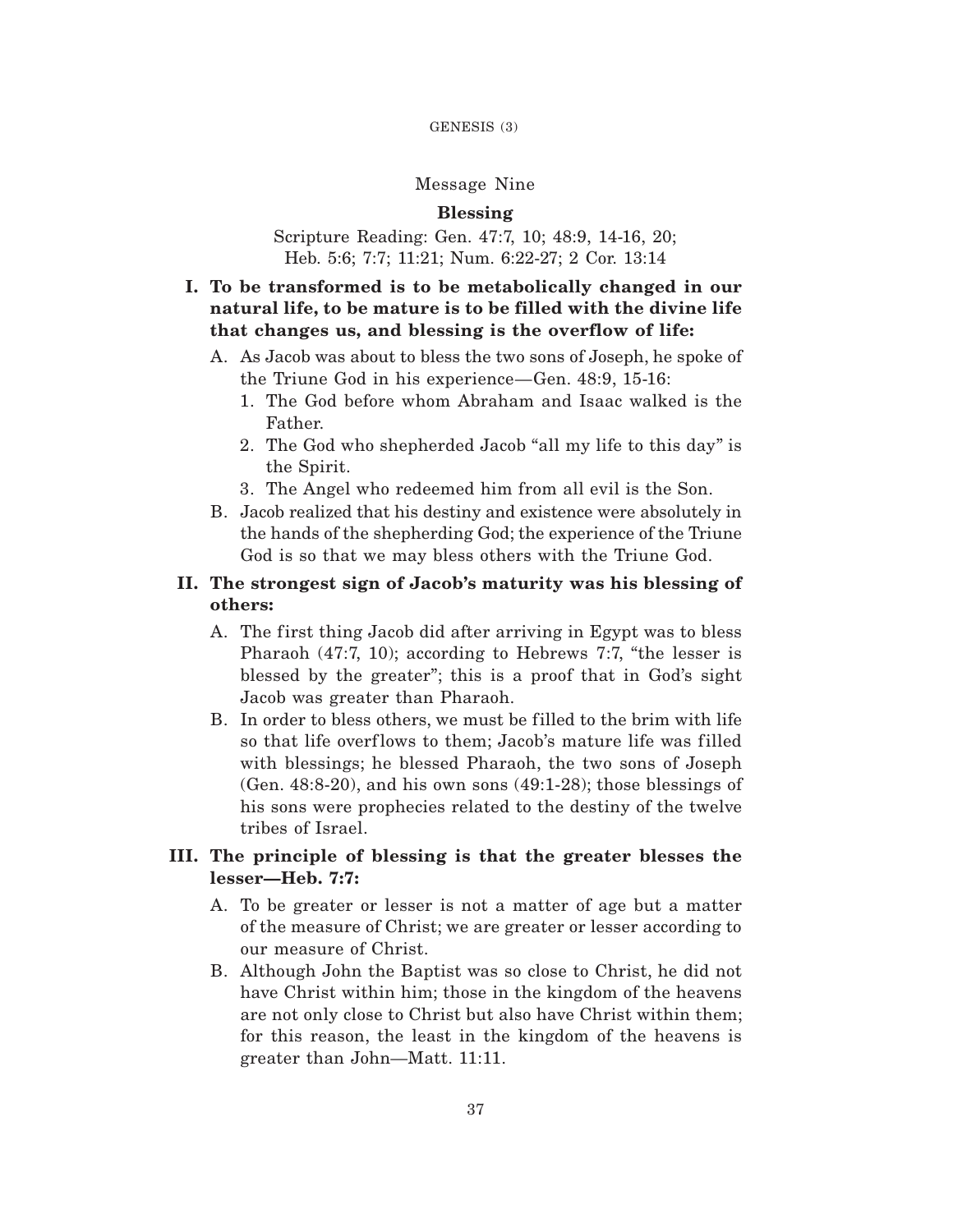Message Nine (continuation)

- C. If by having more of Christ we are greater than others, then we are qualified to bless them, for the greater always blesses the lesser.
- D. To bless others means to minister Christ to them; we bless people with the very Christ in whom we participate and whom we enjoy; if we enjoy Christ more, we have more of Christ to minister to others.

# **IV. The meaning of blessing is that blessing is the overflow of God through someone's maturity in life:**

- A. God cannot flow Himself into others without a human channel; the only humanity that God can use as a channel is the one saturated and permeated with God—Phil. 1:23-25.
- B. Maturity in life is a matter of being filled with God; when we are full of God, we have the overflow of God, and thus we are able to bless everyone we meet.

# **V. The first case of blessing in the Bible is Melchizedek's blessing of Abraham (Gen. 14:18-20); Melchizedek is a type of Christ (Heb. 5:6):**

- A. Blessing is the overflow of God, and this overflow is brought to people through the priests; we all need to be priests (Rev. 1:6; 1 Pet. 2:5, 9), those who bring people to God.
- B. If we would bless others, we must be close to God ourselves; people need God's blessing, because they are far away from Him.
- C. A priest eliminates the distance between God and the people; he brings those who are far off into the presence of God—cf. Exo. 28:9-12, 15-21.
- D. Before we are blessed by a priest, there may be a distance between us and God, but after he blesses us, this distance is taken away, and we are brought into the presence of God to share in the enjoyment of God.
- **VI. In Numbers 6:22-27 we see a pattern of blessing by the priests; this blessing is neither an Old Testament blessing nor a New Testament blessing; rather, it is the eternal blessing of the Triune God, which is the Triune God dispensing Himself in His Divine Trinity into us for our enjoyment:**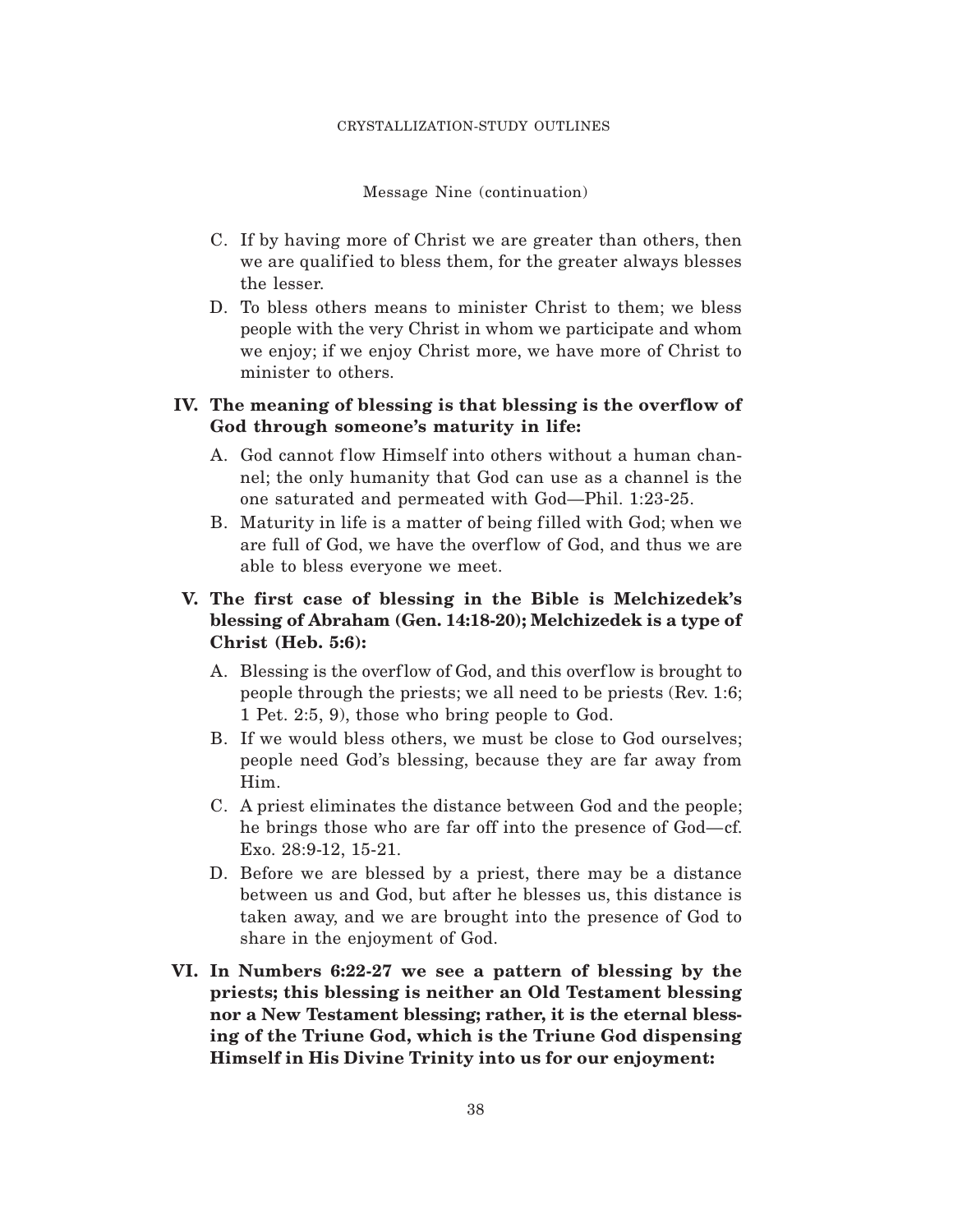#### GENESIS (3)

#### Message Nine (continuation)

- A. *Jehovah bless you and keep you* can be ascribed to the Father v. 24:
	- 1. The Father blesses us in every way and in every aspect in His love (cf. Eph. 1:3), and He keeps us in every way and in every aspect in His power (cf. John 17:11, 15; 1 Pet. 1:5).
	- 2. The Lord prayed that the Father would keep us in His name (John 17:11); this is to keep us in the dispensing Triune God; the Lord Jesus went on to pray that the Father would keep us out of the hands of the evil one (v. 15).
	- 3. We should pray for the blessing of being kept absolutely in the dispensing of the Triune God and altogether outside of the evil one; what a blessing this is!
- B. *Jehovah make His face shine upon you and be gracious to you* can be ascribed to the Son—Num. 6:25:
	- 1. In Luke 1:78, when the Lord Jesus was about to be born, Zachariah prophesied, "The rising sun will visit us from on high"; the rising sun is the Son in the Divine Trinity; this implies God's incarnation to show Himself to us in a shining way—Matt. 4:16; John 8:12.
	- 2. The word *face* in Numbers 6:25 signifies presence; as the One whose face shines upon us, Christ the Son is the visible presence of the invisible God—2 Pet. 1:16-18; Matt. 17:1-2.
	- 3. Numbers 6:25 speaks not only of Jehovah making His face shine upon us but also of Jehovah being gracious to us; these two points added together equal John 1:14, 16-17.
	- 4. God's incarnation was the shining of His presence, and along with this shining, there was grace; this grace is the grace of the Lord Jesus Christ, which is actually Christ Himself—2 Cor. 13:14.
- C. *Jehovah lift up His countenance upon you and give you peace* can be ascribed to the Spirit—Num. 6:26:
	- 1. The face denotes the presence of the person, and the countenance denotes the expression of the person; to lift up our countenance upon a person means that we confirm, assure, promise, and give everything to that person.
	- 2. Jesus came as the face of God, and the Holy Spirit comes as the countenance of God; if we grieve Him, His countenance will drop (Eph. 4:30), but if we obey Him, He will be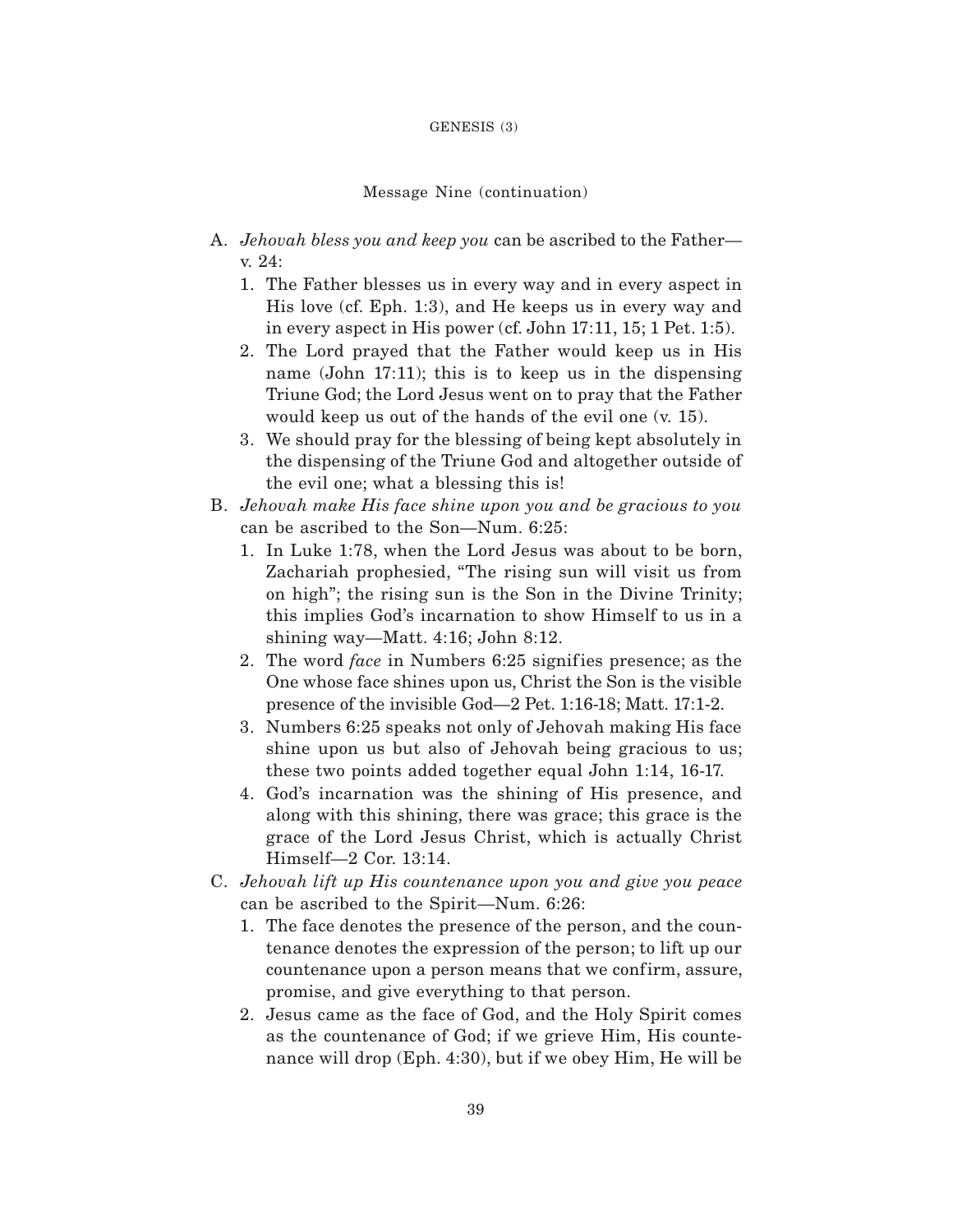#### Message Nine (continuation)

happy with us, and He will lift up His countenance to confirm us, assure us, guarantee us, promise us, and give us everything.

# **VII. The blessing of the apostle Paul is seen in 2 Corinthians 13:14—"the grace of the Lord Jesus Christ and the love of God and the fellowship of the Holy Spirit be with you all":**

- A. In the blessing of the apostle Paul, the Triune God comes to people for their enjoyment; Paul not only brought people into the presence of God but also brought God into them.
- B. On the one hand, to bless others is to bring them into the presence of God; on the other hand, it is to bring God into them as love, grace, and fellowship so that they may enjoy the Triune God—the Father, the Son, and the Spirit.
- C. Love, grace, and fellowship are three stages of God for our enjoyment—love is within, grace is love expressed, and fellowship is the transmission of grace into us.
- D. The love of God is the source, since God is the origin; the grace of the Lord is the course of the love of God, since the Lord is the expression of God; and the fellowship of the Spirit is the impartation of the grace of the Lord with the love of God, since the Spirit is the transmission of the Lord with God, for our experience and enjoyment of the Triune God—the Father, the Son, and the Holy Spirit, with Their divine virtues.
- E. The divine revelation of the Divine Trinity in the holy Word is not for theological study but for the apprehending of how God in His mysterious and marvelous Divine Trinity dispenses Himself into His chosen people, that we as His chosen and redeemed people may, as indicated by the apostle's blessing to the Corinthian believers, participate in, experience, enjoy, and possess the processed Triune God now and for eternity.

### **VIII. The Lord's blessing crosses man's natural maneuvering— Gen. 48:13-20:**

A. Most of the time our choosing leads to maneuvering, and God's crossing hand comes in to bless the one we did not choose; the shifting of the birthright from Manasseh to Ephraim shows that the Lord's blessing does not depend on man's natural maneuvering but on God's desire and selection.